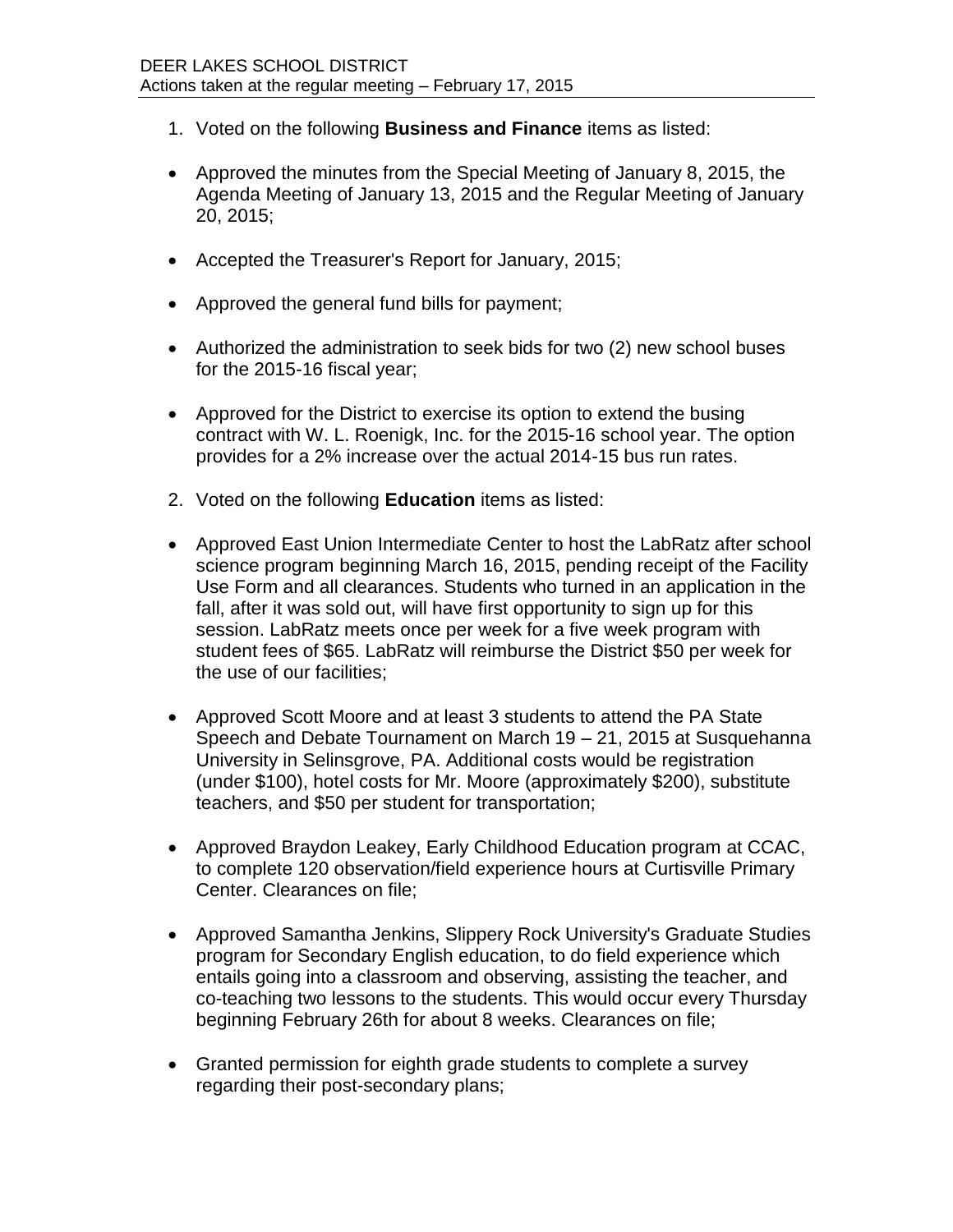- Revised the 2014-2015 school calendar to approve April 7, 2015 as the snow make-up day for the cancellation on Monday, February 2, 2015;
- Approved Physical Education Independent Study requests for three high school seniors for the remainder of the 2014-2015 school year;
- Approved Physical Education Independent Study requests for thirty-one juniors for the remainder of the 2014-2015 school year;
- Approved Yvette Beck (retroactively) to teach the after school SAT Program with Jennifer Mann which began the third week of January. The class meets four times a week for one hour each time, rotating Math and English. The teachers will be paid at the DLEA contracted rate of \$25/hour. (Mary DeLuca had been previously approved instead of Mrs. Beck.)
- 3. Voted on the following revised **Policies a**s listed:
- Approved a first reading of the following revised policies:

Policy No. 004 - Membership; No. 103.1, 103.2, 103.3, 103.4 Attachments; No. 113.1 - Discipline of Students with Disabilities; No. 143 - Standards for Persistently Dangerous Schools; No. 204 - Attendance; No. 210 - Medications; No. 210 - Attachment; No. 222 - Tobacco/Nicotine; No. 302 - Employment of Superintendent/Assistant Superintendent; No. 304 - Employment of District Staff; No. 305 - Employment of Substitutes; No. 306 - Employment of Summer School Staff; No. 307 - Student Teachers/Interns; No. 309 - Assignment and Transfer; No. 317 - Conduct/Disciplinary Procedures; No. 317.1 - Educator Misconduct; No. 707 - Use of School Facilities; No 805.1 - Relations with Law Enforcement Agencies; No. 806 - Child Abuse; No. 815 - Acceptable Use of Internet, Computers and Network Resources; No. 818 - Contracted Services; No. 904 - Public Attendance at School Events; No. 913 - Nonschool Organizations/Groups/Individuals; No. 218 – Discipline.

- 4. Voted on the following **Personnel** items as listed:
- Hired Matthew J. Derby as a Music Teacher (Vocal,) at a salary of \$22,527, Step 1, Bachelor's Degree, effective February 18, 2015. (Pending Act 168 Clearance);
- A motion to hire Pamela Brazer as a general cleaner in the Buildings and Grounds Department was **tabled**.
- Accepted the resignation of Marilynn Holoweckyj, Middle School Science Teacher, for the purpose of retirement, effective the end of the 2014-2015 school year;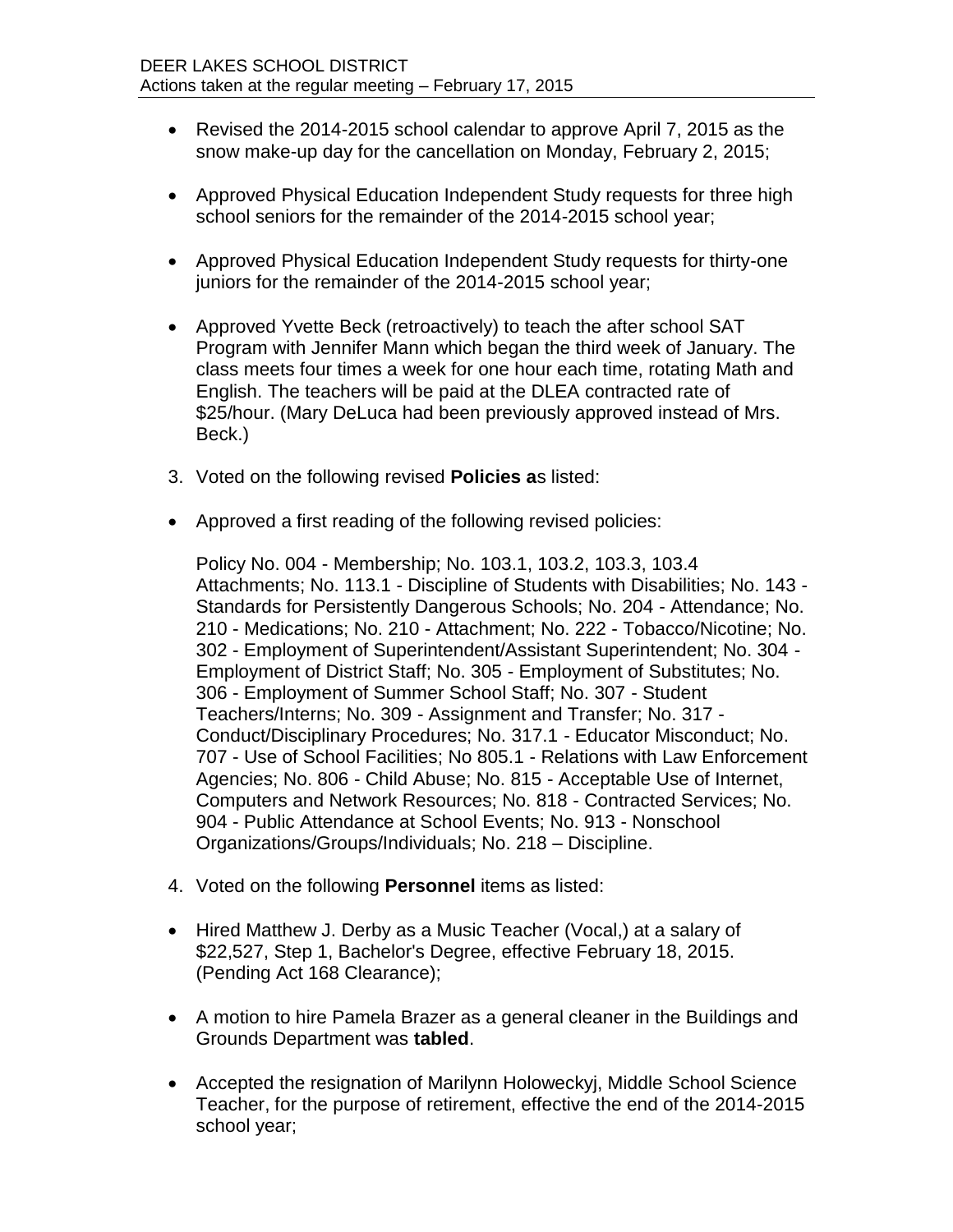- Approved the following substitutes in the capacities indicated for the remainder of the 2014-2015 school year:
	- $\checkmark$  Megan Moretti Special Education Student Aide (Pending Act 168) clearance)
	- $\checkmark$  Courtney Iaccio Special Education Student Aide (current playground supervisor at East Union);
- Approved the following supplemental contracts for the 2014-2015 school year:
	- $\checkmark$  Ambassador's Club Sponsor Jennifer Mann \$2,056 (Prorated)
	- $\checkmark$  Spring Drama Production Co-Sponsor Jennifer Mann \$1,001
	- $\checkmark$  Spring Drama Production Co-Sponsor Natalie Earls \$1,001
	- $\checkmark$  Math Tutor for Curtisville Primary Center Todd Hazlett \$25 per session/once per week/18 weeks
	- $\checkmark$  Middle School Newspaper Co-Sponsor John Baker \$1,137 (Prorated)
	- $\checkmark$  Middle School Newspaper Co-Sponsor Steve Kubicko \$1,137 (Prorated)
	- $\checkmark$  Middle School Girls Softball Coach: Anne Brnardic \$2,574 (Pending Act 168 clearance)
	- $\checkmark$  Track Head Coach: Chris Snyder \$3,864
	- $\checkmark$  Track Coach –Assistant: Matt Shibley \$2,699
	- $\checkmark$  Track Coach –Assistant: Ashley Adams \$2,699
	- $\checkmark$  Track Coach Assistant: Justin Mech \$2,699
	- $\checkmark$  Track Coach –Middle School –Boys: Scott Shepard \$2,574
	- $\checkmark$  Track Coach- Middle School -Girls: Michael Adams \$2,574
	- $\checkmark$  Volleyball Head Coach: Zachary James Roberts \$2,916 (Pending Act 168 clearance)
	- $\checkmark$  Volleyball Ass't Coach Boys: Jeremy Sanders \$2,519 (Pending Act 168 clearance)
	- $\checkmark$  Volleyball Ass't Volunteer Boys: Nicholas Roberts (Pending Act 168 clearance)
	- $\checkmark$  Volleyball Coach –Middle School –Boys: Kody Buttyan \$2,574
	- $\checkmark$  Volleyball Coach –Middle School –Girls: Julie Simurda \$2,574 (Pending Act 168 clearance)
	- Volleyball Coach –Middle School –Girls –Volunteer: Susanne Fink
	- Cafeteria Supervisor Middle School Diane Baumgartel \$7,956 (Prorated)
	- Cafeteria Supervisor Curtisville Primary Center Denise Dezern \$7,956 (Prorated)
- Created the position of Assistant Superintendent for the District with the terms and conditions of employment to be consistent with the Board Policy